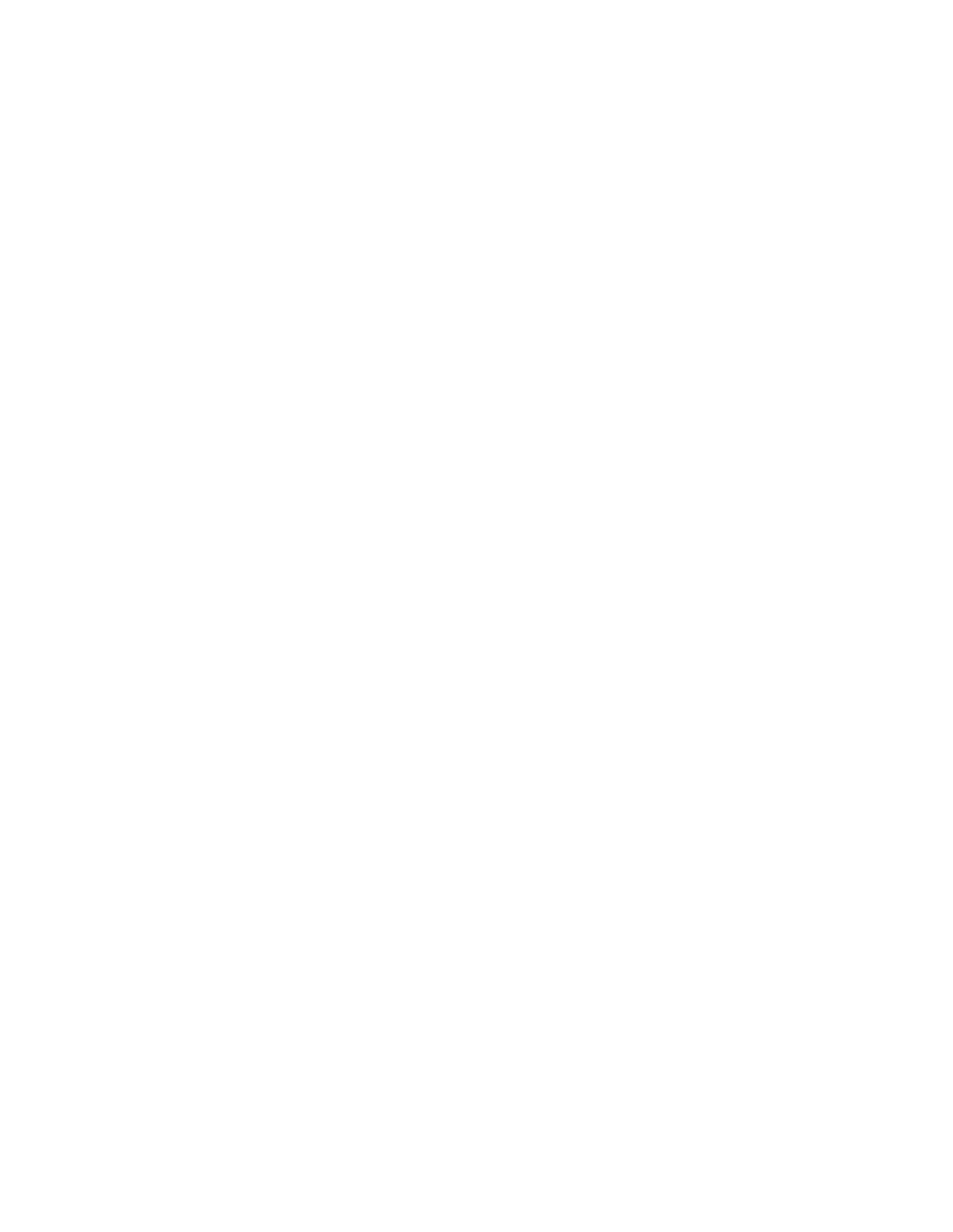

**Statement by**

**Achim Steiner**

## **Administrator of the United Nations Development Programme**

**to the**

**virtual Spring 2021 International Monetary and Financial Committee session** 

**Washington, D.C.** 

**8 April 2021**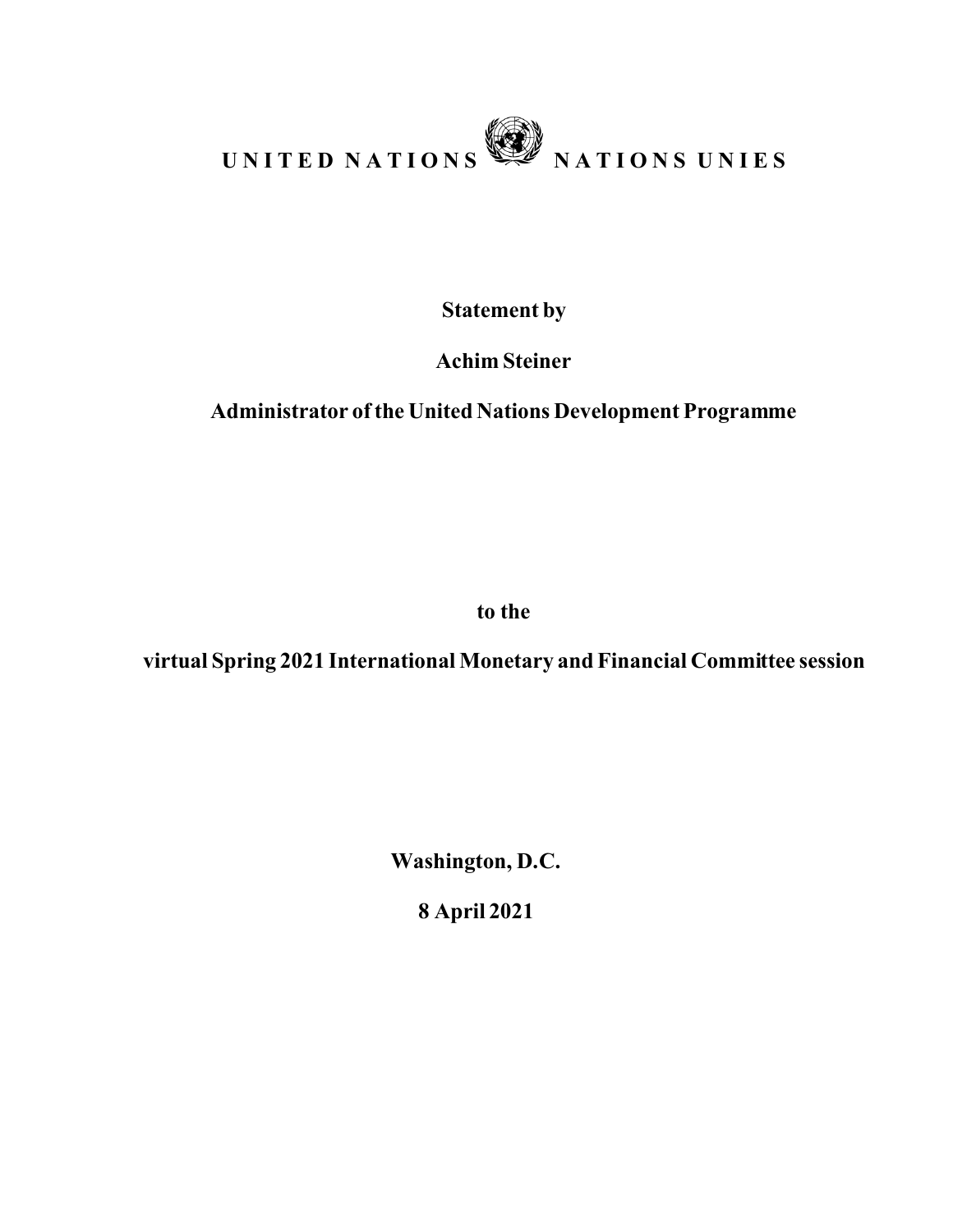#### **United Nations Statement to the International Monetary and Financial Committee (IMFC) of the Board of Governors**

"We need to help Governments to invest in a strong recovery that puts us back on track to achieve the 2030 Agenda and fulfil the Paris Agreement. There have been three previous waves of debt accumulation over the past 50 years. Each ended with a debt crisis. The current wave, the fourth, has to be different."[1](#page-3-0)

UN Secretary General Antonio Guterres

### 1. Global Economic Outlook

The UN expects the global economic recovery to be modest with a forecasted growth rate of 4.7% this year, barely offsetting the 4.3% contraction in [2](#page-3-1)020.<sup>2</sup> Downside risks are high due to uncertainties about the speed of vaccine rollouts, the spread of the virus and new strains, adequacy of policy support measures, debt problems and the stability of financial markets. In many countries, second and third waves of infections have led to renewed lockdowns and a delaying of the economic recovery, and many have not been able to sufficiently respond to the crisis by raising additional resources through existing liquidity and credit channels.

While Eastern Asia and South East Asia have fared relatively well compared to other regions, Southern Asia and Latin America and the Caribbean have witnessed a strong economic reversal. South Asian economies have faced the worst economic declines, with GDP per capita falling nearly 10 percent in 2020. Economies that are highly dependent on tourism or commodity exports have also been particularly hard hit by the sharp fall in global travel and commodity prices. To date, Sub-Saharan African GDP overall has not been the hardest hit, but per capita income losses in Sub-Saharan Africa and Latin America and the Caribbean have been among the highest. These two regions are also highly debt vulnerable, and several countries in these regions are severely constrained in their ability to provide policy support.

Despite the uneven and modest global recovery, a small group of countries powered by strong upturns in China and the United States will surpass their pre-crisis GDP levels by the end of 2021. But as we have learned from IMF's latest WEO, the group of emerging markets and developing economies (excluding China) are still likely to experience a cumulative loss in per capita income (compared to pre-pandemic trends) of as much as 20 percentfrom 2020-2022

<span id="page-3-0"></span><sup>1</sup> Source[: https://www.un.org/press/en/2021/sgsm20660.doc.htm](https://www.un.org/press/en/2021/sgsm20660.doc.htm)

<span id="page-3-1"></span><sup>2</sup> <https://www.un.org/development/desa/dpad/publication/world-economic-situation-and-prospects-2021/>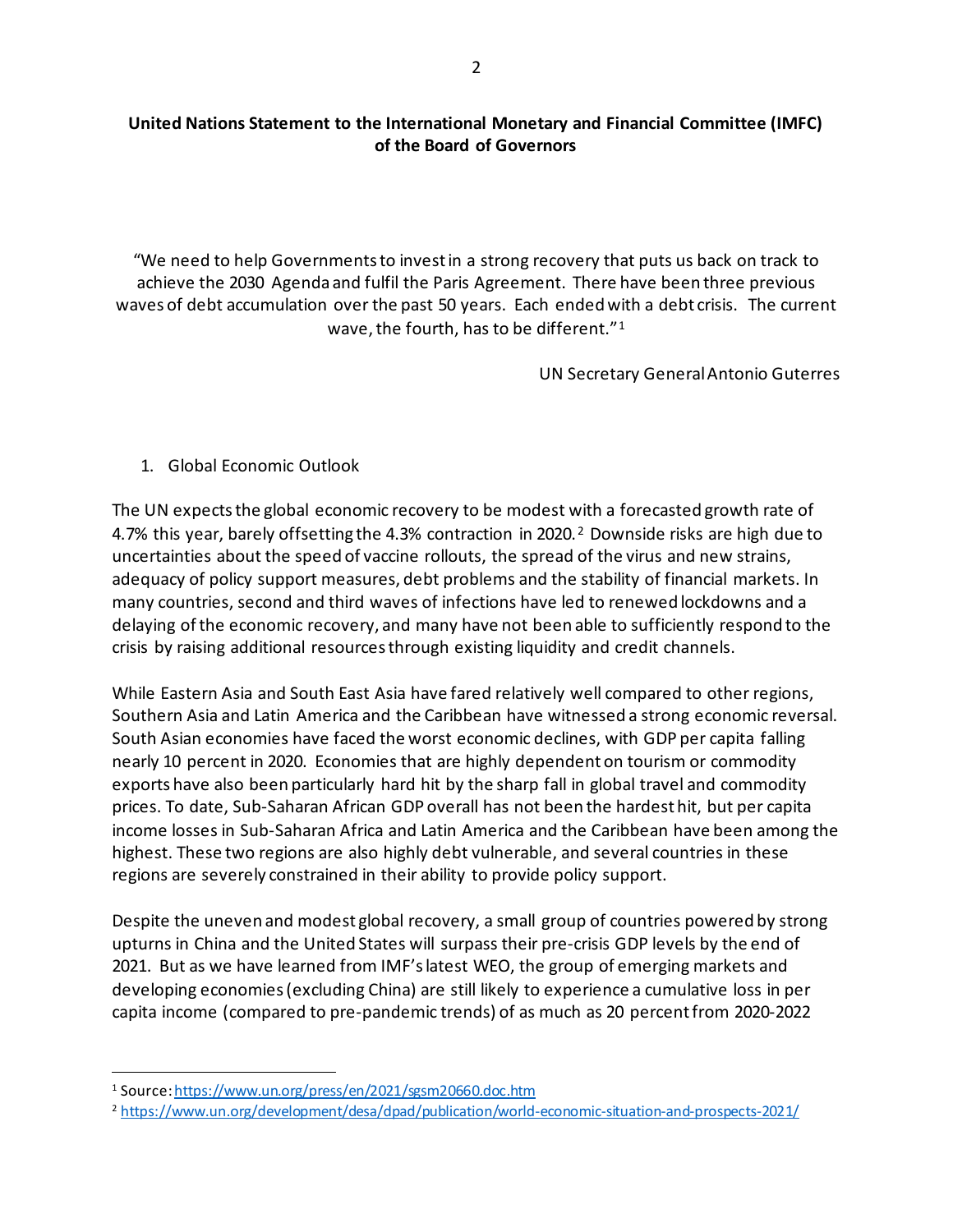compared to 11% for advanced economies.[3](#page-4-0)As a consequence the developmental impacts in terms of hunger, poverty, loss of schooling and jobs, violence against women, fragility, inequality, and social unrest will be severe.

2. Development Challenges:

**Health: A race to avoid vaccine nationalism.** A year after the onset of the COVID-19 pandemic, the world takes stock of the devastating impacts of the worst global public health crisis of the last century with 128.5 million confirmed cases and 2.8 million deaths worldwide.<sup>[4](#page-4-1)</sup> National health and care systems have been pushed to their limits, while inequalities in access to health services have compounded the impacts of the pandemic on already vulnerable and marginalized communities.

The UN has from the onset of the crisis called for global solidarity and worked to place multilateral cooperation at the core of the health response to COVID-19, particularly through collaborative vaccine development and equitable scale up, distribution and access. The COVAX Facility, ACT-Accelerator, and the COVID-19 technology access pool (C-TAP) have been at the center of these efforts. As of 1 April, COVAX had confirmed supplies of 3.56 billion doses of vaccines and shipped more than 33 million vaccine doses to 74 countries, while 21.1 million doses had been donated between countries. [5](#page-4-2)

However, despite best efforts and results achieved through COVAX, the inequity in vaccine distribution continues to grow spurred by a rise of vaccine nationalism. WHO's Director General Dr Tedros Adhanom Ghebreyesus has warned against the false sense of security from vaccine nationalism.<sup>[6](#page-4-3)</sup> While some countries are racing to vaccinate their entire populations, including low risk groups, many middle- and low-income countries still have not been able to start their vaccine roll-out.

Not only do vaccine nationalism, lack of global solidarity and unequal access to vaccines threaten the efficient containment of transmission and response to the virus, but they also undermine countries' ability to initiate and sustain socio-economic recovery efforts and could cost an already damaged world economy up to \$1.2 trillion per year.<sup>[7](#page-4-4)</sup> This is equivalent to the

<span id="page-4-0"></span><sup>3</sup> <https://www.imf.org/en/News/Articles/2021/03/25/sp033021-SMs2021-Curtain-Raiser>

<span id="page-4-2"></span><span id="page-4-1"></span><sup>&</sup>lt;sup>4</sup> As reported by WHO on 31 March: <u>https://covid19.who.int</u><br><sup>5</sup> As reported on the UNICEF Vaccine Market Dashboard on 1 April: <u>COVID-19 Vaccine Market Dashboard | UNICEF</u> **[Supply Division](https://www.unicef.org/supply/covid-19-vaccine-market-dashboard)** 

<span id="page-4-3"></span><sup>6</sup> [WHO Director-General's opening remarks at the media briefing on COVID-19 –](https://www.who.int/director-general/speeches/detail/who-director-general-s-opening-remarks-at-the-media-briefing-on-covid-19-22-march-2021) 22 March 2021 <sup>7</sup> Rand. COVID-19 and the cost of vaccine nationalism. Available at:

<span id="page-4-4"></span><https://www.rand.org/randeurope/research/projects/cost-of-covid19-vaccine-nationalism.html>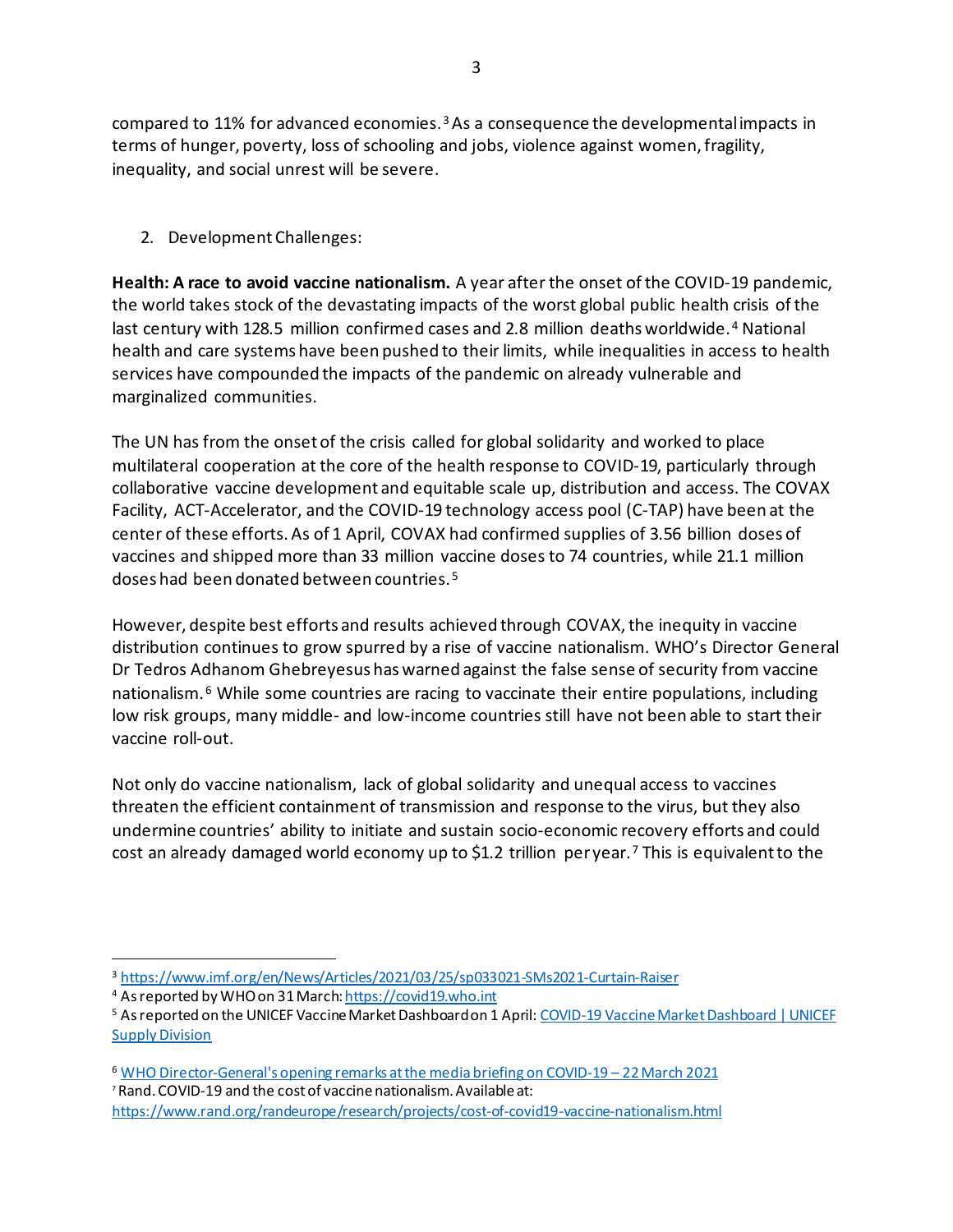financing gap to provide basic social protection, including health care, to all (estimated in 2020 at US\$1,192 billion).[8](#page-5-0)

**A historic socio-economic reversal is underway: no time to withdraw fiscal support.** The economic and social costs of the COVID-19 pandemic have been unprecedented. The global economy contracted 4.3 percent in 2020, significantly more than during the 2008-9 financial crisis. Although a recovery is expected between 2021 and 2022, as fiscal support increases and vaccines become more available worldwide, this is subject to great uncertainties.<sup>[9](#page-5-1)</sup>

Poverty has increased. It is estimated that the pandemic pushed between 119 and 124 million people into poverty around the globe in 2020.[10](#page-5-2) With some regional variation, most of these new poor live in South Asia (60 percent) and Sub-Saharan Africa (27 percent). The recent progress in vaccination, however, will not reverse the increase in poverty. The estimates for 2021 indicate that globally there will be between 143 and 163 million more people living in poverty as a direct result of the pandemic. Together with the impacts on poverty, the COVID-19 crisis has deteriorated food security levels worldwide. An estimated 271.8 million people living in low- and middle-income countries are expected to face acute food insecurity due to the aggravating effect that the virus is having in areas also affected by conflict, natural hazards, and climate change.<sup>[11](#page-5-3)</sup>

The pandemic has created an unparalleled crisis for jobs and incomes. Global working-hour losses are projected at 8.8 percent in the fourth quarter of 2020, relative to the same quarter of 2019, which is equivalent to 255 million full-time jobs lost.<sup>[12](#page-5-4)</sup> The decline in working hours in 2020 reflected both reductions in working hours for those who remained employed (50 percent of total working-hours) and employment losses (114 million jobs in total, with 81 million people, especially youth, shifting into inactivity and 33 million into unemployment). COVID-19 also caused important losses in labor income. Before considering income support measures, global labor income declined by 8.3 percent, which amounts to US\$3.7 trillion or 4.4 percent of global GDP. The most recent projections of the ILO indicate a continued loss in working hours of between 1.3 (optimistic scenario) and 4.6 (pessimistic scenario) percent in 2021, which corresponds to 36 to 130 million full-time equivalent jobs.

Women have been disproportionately affected by the pandemic owing to pre-existing gender gaps in various labor market outcomes, including labor force participation and wages. At the global level, the employment loss for women is estimated to be larger at 5 percent (versus 3.9 percent for men), with most of these women becoming inactive (4.3 percent) rather than

<span id="page-5-0"></span><sup>&</sup>lt;sup>8</sup> ILO (2020). Financing gaps in social protection. Global estimates and strategies for developing countries in light of the COVID-19 crisis and beyond. Available at[: https://www.ilo.org/wcmsp5/groups/public/---ed\\_protect/--](https://www.ilo.org/wcmsp5/groups/public/---ed_protect/---soc_sec/documents/publication/wcms_758705.pdf) [soc\\_sec/documents/publication/wcms\\_758705.pdf](https://www.ilo.org/wcmsp5/groups/public/---ed_protect/---soc_sec/documents/publication/wcms_758705.pdf)

<span id="page-5-1"></span><sup>9</sup> The most recent IMF projections suggest a global growth rate of 5.5 percent in 2021 and 4.2 percent in 2022. Source: World Economic Outlook Update, January 2021.

<span id="page-5-2"></span><sup>&</sup>lt;sup>10</sup> These are estimates using the \$1.90-a-day poverty line. Source: World Bank GEP, January 2021.

<span id="page-5-3"></span><sup>11</sup> Source: WFP Global Update on COVID-19, November 2020

<span id="page-5-4"></span><sup>&</sup>lt;sup>12</sup> Source: ILO Monitor 7th Edition, January 2021 Update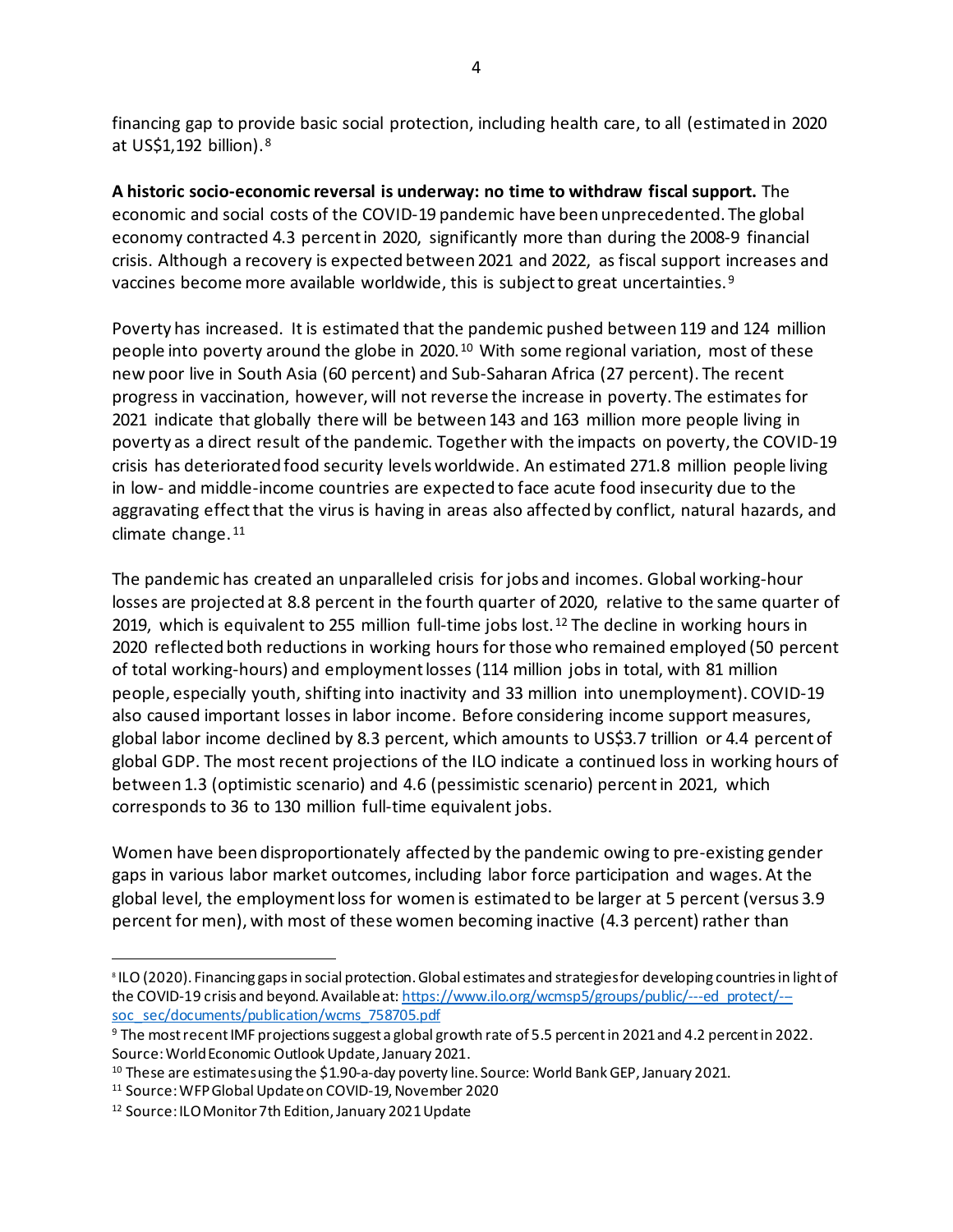unemployed (0.7 percent).<sup>[13](#page-6-0)</sup> This result is likely compounded by the substantial increase in care demands due to the closure of childcare facilities and schools and overburdened elder and healthcare services.[14](#page-6-1) The pandemic has also sparked a shadow epidemic of gender-based violence worldwide, both online and offline, from sexual abuse to child marriage. Emerging data shows that since the outbreak of COVID-19, violence against women and girls, and particularly domestic violence has intensified, with some countries reporting increases of 30%. Globally, 243 million women and girls aged 15-49 have been subjected to sexual and/or physical violence perpetrated by an intimate partner over the last 12 months<sup>[15](#page-6-2)</sup>.

The learning loss during the COVID-19 crisis has been enormous. At the end of September 2020, about 630 million learners, or 36 percent of the total enrolled globally, were affected by school closures.[16](#page-6-3) UNESCO figures show that, on average, two thirds of an academic year were lost worldwide due to school closures. Furthermore, it is estimated that about 24 million children, adolescents and youth are at risk of not returning to education institutions, including day care centers, schools, and higher education institutions, among which 11 million were primary and secondary education students.[17](#page-6-4)UNICEF figures show that recipient countries of the DSSI have managed to maintain or increase spending on health and social protection in relation to the GDP (0.6 and 0.4%, respectively), but that spending on education has been cut by 0.1%. Additionally, out of 148 countries currently reporting a decrease in budget expenditures due to COVID-19, education appears to be the most affected, with 16 countries (10.8%) reporting a decrease in education expenditure. [18](#page-6-5)

**Sustainable recovery: time to get back on track.** Plummeting economic growth has reinforced existing inequalities within and between countries. These inequalities continue to be widened by the growing climate, biodiversity, and pollution crises. To ensure we are truly "building back better", COVID-19 recovery spending must take into account long-term economic and social, as well as environmental objectives.

<span id="page-6-4"></span><sup>17</sup> Source: UNESCO COVID-19 Education Response, July 2020

<span id="page-6-0"></span><sup>13</sup> Source: ILO Monitor 7th Edition, January 2021 Update

<span id="page-6-1"></span><sup>&</sup>lt;sup>14</sup> Report on the UN Women global response to COVID-19, February 2021

<span id="page-6-2"></span><sup>15</sup> UN Women, Issue Brief 202[0 https://www.unwomen.org/-](https://www.unwomen.org/-/media/headquarters/attachments/sections/library/publications/2020/issue-brief-covid-19-and-ending-violence-against-women-and-girls-en.pdf?la=en&vs=5006)

[<sup>/</sup>media/headquarters/attachments/sections/library/publications/2020/issue-brief-covid-19-and-ending-violence](https://www.unwomen.org/-/media/headquarters/attachments/sections/library/publications/2020/issue-brief-covid-19-and-ending-violence-against-women-and-girls-en.pdf?la=en&vs=5006)[against-women-and-girls-en.pdf?la=en&vs=5006](https://www.unwomen.org/-/media/headquarters/attachments/sections/library/publications/2020/issue-brief-covid-19-and-ending-violence-against-women-and-girls-en.pdf?la=en&vs=5006)

<span id="page-6-3"></span><sup>16</sup> Source: UNESCO Interactive Monitoring Map at https://en.unesco.org/covid19/educationresponse

<span id="page-6-5"></span><sup>18</sup> [https://www.unicef-irc.org/publications/1193-covid-19-looming-debt-crisis-protecting-transforming-social](https://www.unicef-irc.org/publications/1193-covid-19-looming-debt-crisis-protecting-transforming-social-spending-for-inclusive-recoveries.html)[spending-for-inclusive-recoveries.html](https://www.unicef-irc.org/publications/1193-covid-19-looming-debt-crisis-protecting-transforming-social-spending-for-inclusive-recoveries.html)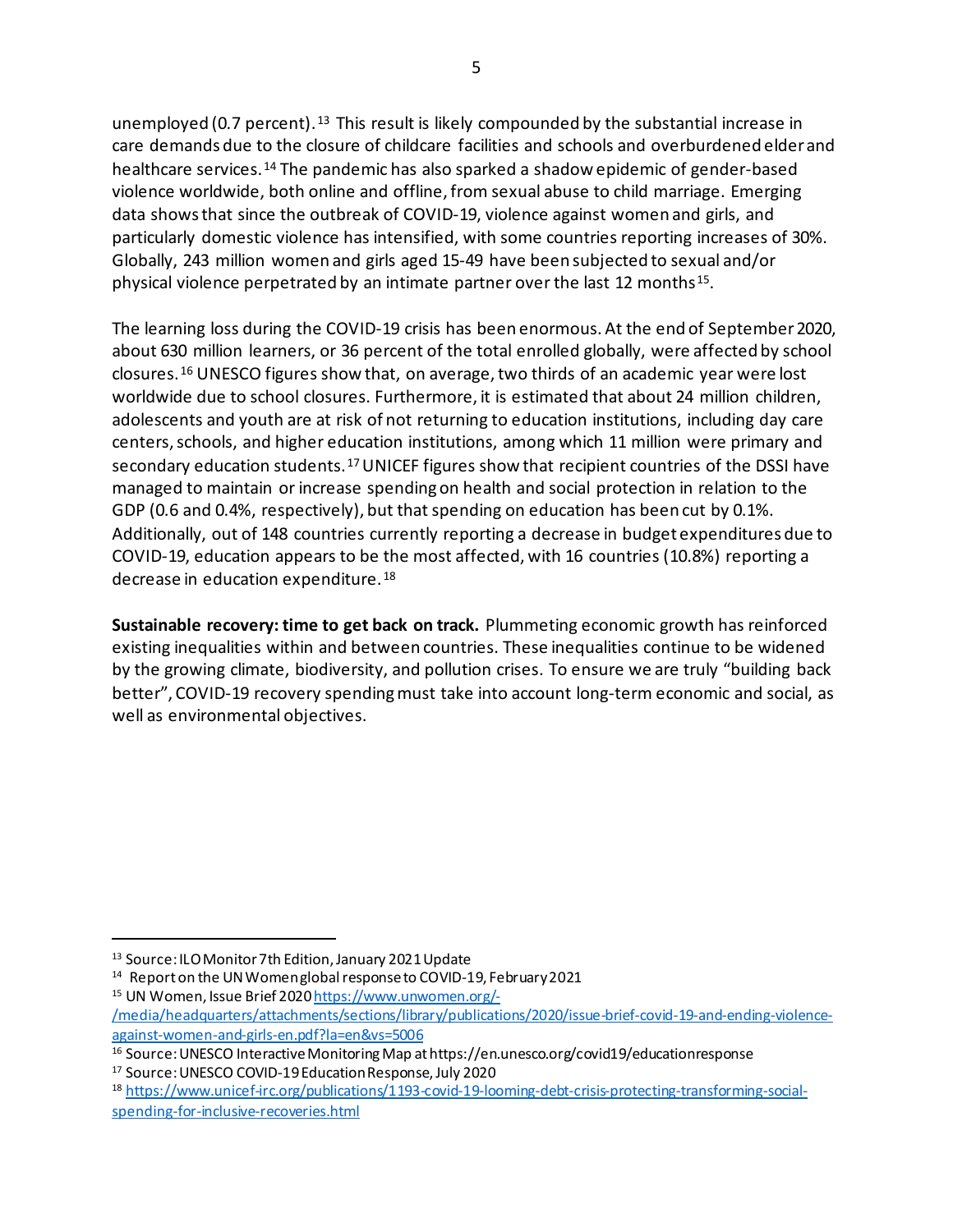The spending undertaken in 2020 – as large as it was – does not paint an encouraging picture

for overall efforts thus far to build forward with green priorities. According to the report of the Global Recovery Observatory initiative **[19](#page-7-0)**, the world's largest fifty countries announced spending of USD14.6tn $^{20}$  $^{20}$  $^{20}$ , of which USD1.9tn (13.0%) was directed to long-term 'recovery-type' measures and of that, USD341bn (18.0%) to green recovery initiatives. Considering total spending, only USD368bn (2.5%) was announced for green initiatives<sup>21</sup>. This is clearly incommensurate with the scale of the planetary crises that threaten the health, wellbeing and human rights of all people, especially those in vulnerable situations.

What is more, benefits of spending are often neutralized by harms. For instance, approximately 16.0% of recovery spending may bring positive air pollution impacts, but 16.4% may act to increase net air **Announced spending as part of COVID-19 recovery packages in 2020 (in USD):**

- Green energy -66.1bn (3,5% of recovery spending)
- Green transport 86.1bn (4,5% of recovery spending)
- Green buildings 35.2bn (1,9% of recovery spending)
- Natural capital 56.3bn (3% of recovery spending)
- Green R&D 28.9bn (1,5% of recovery spending)

pollution. Only 3.0% of recovery spending is deemed to have significantly positive characteristics supporting natural capital, and up to 17.1% may have a significant negative impact on natural capital, mainly through expanded road transportation and defense services.

High interest rates and unsustainable debt burdens and constraints have hampered the recovery efforts of many emerging markets and developing economies, leaving the vast majority of green recovery spending to a small group of high-income countries with relatively low borrowing costs. In 2019, for instance, 25 countries spent more on debt service than on spending on education, health, and social protection combined, with South Sudan spending as much as 11 times more on debt service than on these essential social services.  $^{22}$  $^{22}$  $^{22}$ 

With growing climate instability and environmental degradation, rising inequality, and worsening global poverty<sup>23</sup>, it is crucial that governments build back better through a green and inclusive recovery. It will be critical for advanced economies and multilateral agencies to

<span id="page-7-0"></span><sup>19</sup> 'Are We Building Back Better? Evidence from 2020 and Pathways to Inclusive Green Recovery Spending'(2021) Global Recovery Observatory -Oxford University, UNEP, IMF, GIZ.

[https://www.unep.org/resources/publication/are-we-building-back-better-evidence-2020-and-pathways-inclusive](https://www.unep.org/resources/publication/are-we-building-back-better-evidence-2020-and-pathways-inclusive-green)[green.](https://www.unep.org/resources/publication/are-we-building-back-better-evidence-2020-and-pathways-inclusive-green) Data available at Data Futures Platform (UNDP[\) https://data.undp.org/content/global-recovery](https://data.undp.org/content/global-recovery-observatory/)[observatory/](https://data.undp.org/content/global-recovery-observatory/)

<span id="page-7-1"></span> $20$  Most spending, USD11.1tn, was directed to 'rescue' type measures, intended to save lives and protect livelihoods.

<span id="page-7-2"></span><sup>&</sup>lt;sup>21</sup> These figures exclude European Commission funds that have not yet been announced in member state budgets. When included, the total spending approaches USD17tn.

<span id="page-7-3"></span><sup>&</sup>lt;sup>22</sup> UNICEF (2021) COVID-19 and the Looming Debt Crisis. https://www.unicef-irc.org/publications/pdf/Socialspending-series\_COVID-19-and-the-looming-debt-crisis.pdf

<span id="page-7-4"></span><sup>&</sup>lt;sup>23</sup> UNDP (2020) COVID-19 and Human Development: Assessing the Crisis, Envisioning the Recovery. <http://hdr.undp.org/en/hdp-covid>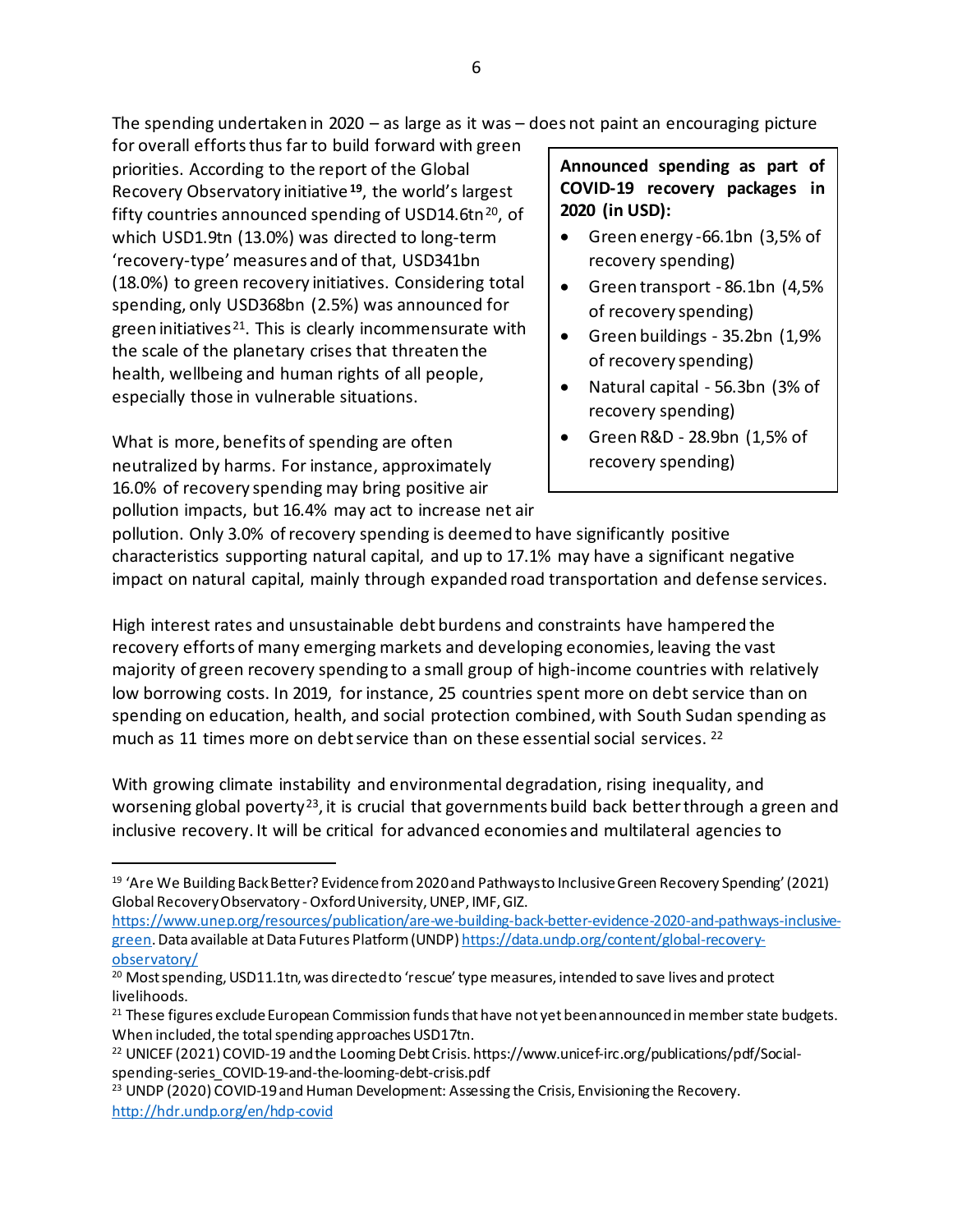support emerging market and developing economies in meeting their green recovery aspirations. They will require substantial concessional finance from international partners. Without it, debt constraints will restrict sustainable recovery and economic health, widening the already stark inequality between nations.

Pandemic stimulus packages are an opportunity to accelerate action. And the conversation does not stop at spending policy. Stimulus efforts need to be accompanied by reforms that address key market failures in private financial instruments and pricing externalities<sup>24</sup>.

3. Sustainable Finance: A spotlight on debt and liquidity

COVID-19 has dramatically affected all elements of financing for development including a severe exacerbation of already high debt vulnerabilities. In developed countries unprecedented fiscal and monetary stimulus have cushioned the socio-economic impacts of the pandemic. But the capacities of many developing economies to respond continue to be limited and, consequently, the socio-economic impacts devastating.

We are witnessing a two-tiered global response. Among the most vulnerable countries, the general availability of vaccines could be many months, if not years, away. The risk of another lost decade of development and a faillure to achieve the Sustainable Development Goals (SDGs) is high and rising. To help mitigate this risk, and as called for in the *2021 Finance for Sustainable Development Report*, donors must meet their ODA commitments and provide fresh concessional financing, especially but not only for LDCs. The increasing focus of international public financing on poorest countries has deprived vulnerable middle-income countries of critical sources of counter-cyclical finance, exposing them to exogenous shocks of all sorts, whether triggered by climate change or debt crises. In addition, fully funding access to COVID-19 Tools (ACT) Accelerator is urgently needed.[25](#page-8-1)

To change the future trajectory countries must invest in people and a risk-informed recovery, and our financial systems must be aligned with the 2030 Agenda. The SDGs, including gender and climate targets, should be the focus of recovery efforts. Tax policies should address rising inequalities and be at the center of climate policies. The crisis highlights the importance of functioning social protection systems, and countries should continue to build on the momentumgained. Development banks and SDG reporting standards and ratings-approaches should be strengthened to ensure that we measure the right things and can design policies accordingly.

Ensuring a fair international tax system, combating illicit financial flows, and revamping the multilateral trade system must also be part of our global efforts. Debt relief initiatives will need to be extended and expanded, including the critically important elaboration of a multilateral

<span id="page-8-0"></span><sup>&</sup>lt;sup>24</sup> UNEP. (2020). Building a greener recovery[. https://www.greengrowthknowledge.org/guidance/building-greener](https://www.greengrowthknowledge.org/guidance/building-greener-recovery-lessons-greatrecession)[recovery-lessons-greatrecession](https://www.greengrowthknowledge.org/guidance/building-greener-recovery-lessons-greatrecession)

<span id="page-8-1"></span><sup>25</sup> <https://developmentfinance.un.org/>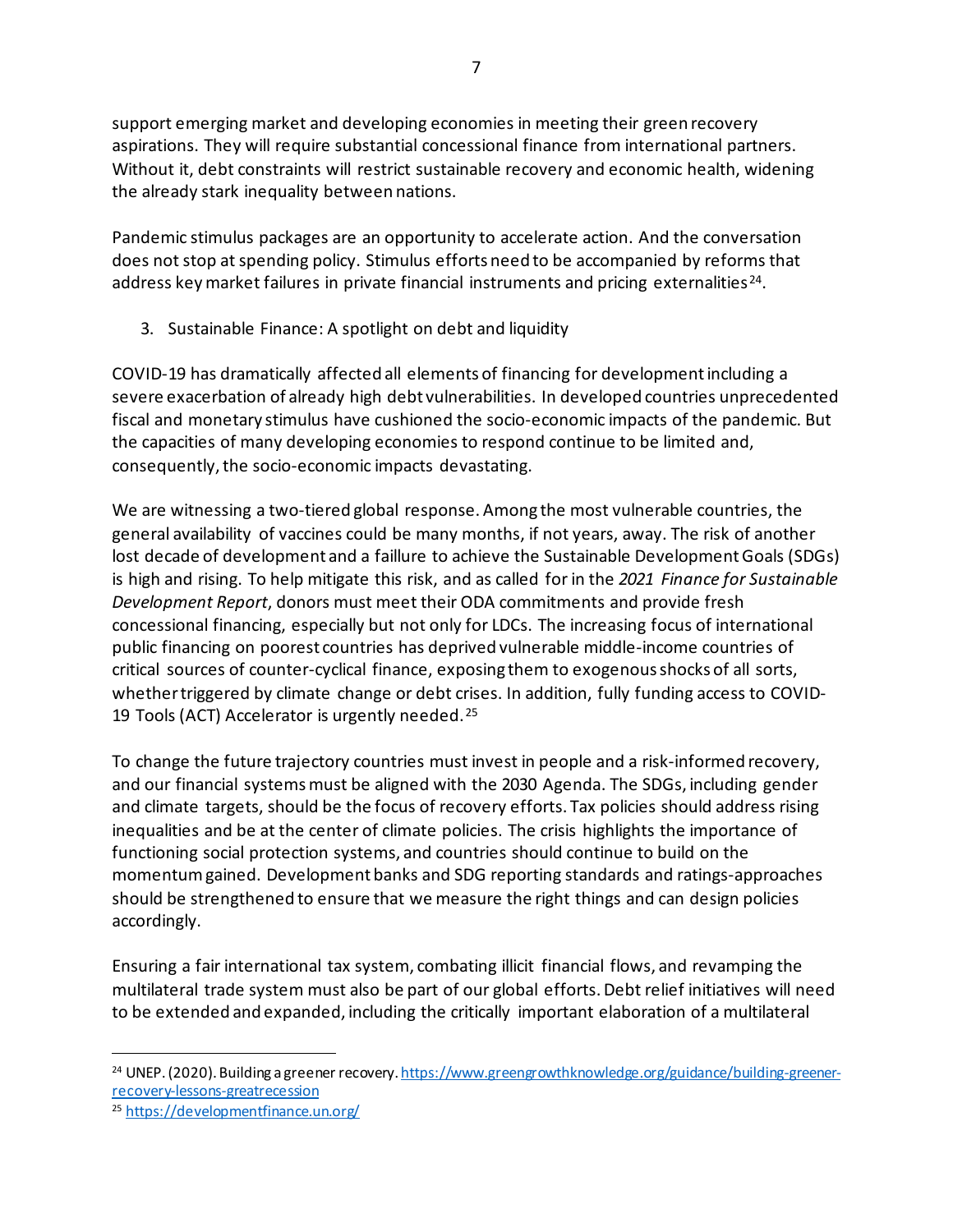framework for sovereign debt resolution. The current crisis is an opportunity for the international community to build consensus around reforms needed to avoid a global climate and biodiversity catastrophe, build resilience, and achieve the SDGs. The United Nations can serve as a unique platform to bring all the stakeholders together.

Debt vulnerabilities were already high in many developing economies when the pandemic hit. It is evident that for many countries, debt problems extend beyond what can be handled by short-term liquidity support or debt moratoria, as offered to 73 countries by the Debt Service Suspension Initiative (DSSI). The Common Framework on Debt Treatment Beyond the DSSI (CF), marks a turning point as it offers a systematic way to restructure unsustainable debt.

However, a challenge for both the DSSI and the CF is that eligibility is limited to 73 of the world's poorest countries but they do not extend to a critical number of other vulnerable economies, including some middle-income economies and small island development states (SIDS). And while the DSSI and CF both encourage private creditors to join on comparable terms, to date this has not occurred. This poses severe limitations as an increasingly significant component of external sovereign debt—amounting to 35 percent of total debt globally--comes in the form of private credit. This means that while low-income countries are largely covered by a debt standstill, middle income countries will continue to service at least a third of their external debt over the course of the pandemic. Many developing countries who are not eligible for debt suspension through the DSSI and CF have also recently taken on increasing levels of debt from private lenders and non-Paris Club Members at high borrowing costs, compounding their challenges for a recovery<sup>[26](#page-9-0)</sup>

UN estimates suggest that little less than one third of the group of highly indebted vulnerable developing economies are not eligible for debt relief under the DSSI or CF, and that these countries account for more than two-thirds of the total estimated external public 'debt service payments at risk' from 2021 to 2025.<sup>[27](#page-9-1)</sup> More specifically, 72 countries(60% of all developing economies evaluated) are highly debt-vulnerable, and 19 severely so. Uncertainties remain high and even in a benign recovery scenario, debt vulnerabilities are likely to stay elevated for years and not expected to return to pre-pandemic levels until 2024/2025.

In addition, none of the debt or liquidity measures adopted since the onset of the pandemic addresses the causes underlying the gradual buildup of debt that underpins the repeated global waves of debt, all of which have so far resulted in global debt crises. Without efforts and initiatives to strengthen the international debt architecture, there is a great risk that developing countries will enter a long period of debt-overhangs, but also that cycles of debt accumulation followed by global crises and lost decades will tragically keep repeating, preventing the world

<span id="page-9-0"></span><sup>26</sup> UNICEF (2021) COVID-19 and the Looming Debt Crisis. https://www.unicef-irc.org/publications/pdf/Socialspending-series\_COVID-19-and-the-looming-debt-crisis.pdf

<span id="page-9-1"></span><sup>27</sup> [https://www.undp.org/content/undp/en/home/librarypage/transitions-series/sovereign-debt-vulnerabilities-in](https://www.undp.org/content/undp/en/home/librarypage/transitions-series/sovereign-debt-vulnerabilities-in-developing-economies.html)[developing-economies.html](https://www.undp.org/content/undp/en/home/librarypage/transitions-series/sovereign-debt-vulnerabilities-in-developing-economies.html)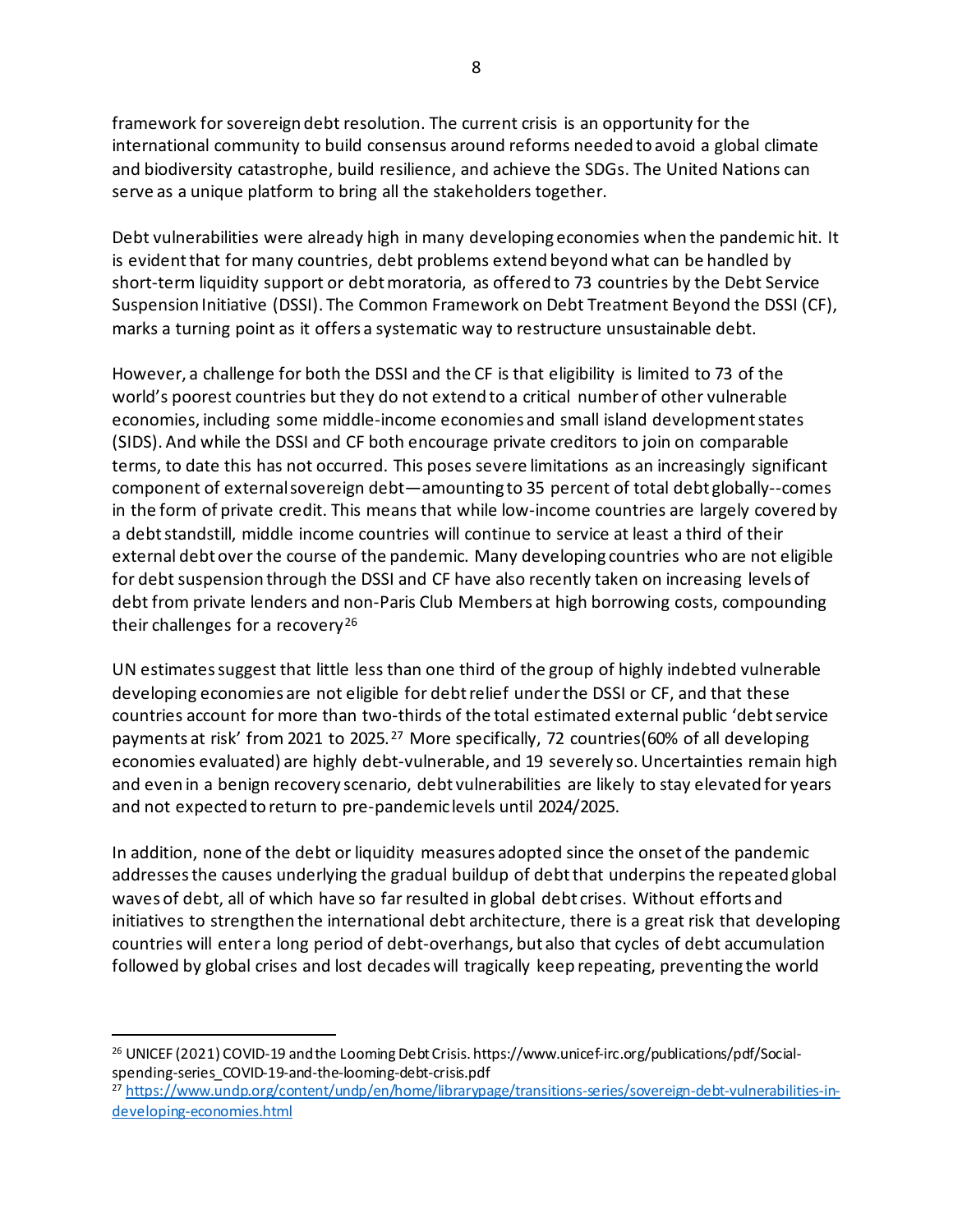from achieving sustainable development in the long term, let alone the SDGs in the next decade.

#### **Box 2: UN priorities on debt and liquidity**

To avoid a development crisis, the world must avoid a debt crisis. The UN Secretary-General has therefore made a call to action on debt and liquidity<sup>[28](#page-10-0)</sup>, including by convening the Financing for Development in the Era of COVID-19 and Beyond Initiative (FfDI). As part of this Initiative, a Meeting with Heads of State and Government on the International Debt Architecture and Liquidity was held on 29 March, which was preceded by a policy brief that outlined concrete recommendations to survive this crisis and build back better.

With regard to liquidity, the UN commended the IMF Board on the possible new allocation of SDRs, amounting to US\$650 billion and called for a reallocation of SDRs from countries with sufficient international reserves to countries facing persistent external deficits or emergency situations, including vulnerable middle-income countries, small island developing states, and conflict-affected countries. IMF member countries are also urged to consider (i) replenishing the Poverty Reduction Growth Trust (PRGT) of the IMF and (ii) establishing a new trust fund hosted by the IMF to support middle-income countries in their response and recovery efforts.

Furthermore, the G20 is strongly encouraged to: extend the DSSI at least until the end of June 2022; and include middle-income countries, in particular SIDS, conflict-affected and other vulnerable countries that have been seriously affected by the crisis; and ensure that debt relief is additional to existing concessional aid. Multilateral creditors should consider offering DSSI terms to these countries on a case-by-case basis. Bilateral G20 creditors, including hybrid lenders, should consider mechanisms to include private sector participation in the DSSI and in future debt standstills.

On debt relief the UN calls for: stakeholders to build on the Common Framework to offer legal and technical advice on options for debt and debt service relief to help countries in need depending on countries' specific circumstances and challenges; the extension of debt relief eligibility under the Common Framework to include other vulnerable countries on a case-bycase basis; and a consideration of other mechanisms that would allow countries to access the CF without creating a stigma or compromising the credit rating of the beneficiaries, including funds and other instruments within existing institutions.

Finally, the UN also calls on stakeholders to strengthen the international debt architecture, notably by (i) agreeing on a core set of principles including sustainability, transparency, and fair burden sharing among creditors and between creditors and debtors, and (ii) building on the CF to work out a more permanent and universal framework for dealing with sovereign debt resolution to address the recurring problem of "too little too late".

<span id="page-10-0"></span><sup>28</sup> <https://unsdg.un.org/resources/liquidity-and-debt-solutions-invest-sdgs-time-act-now>